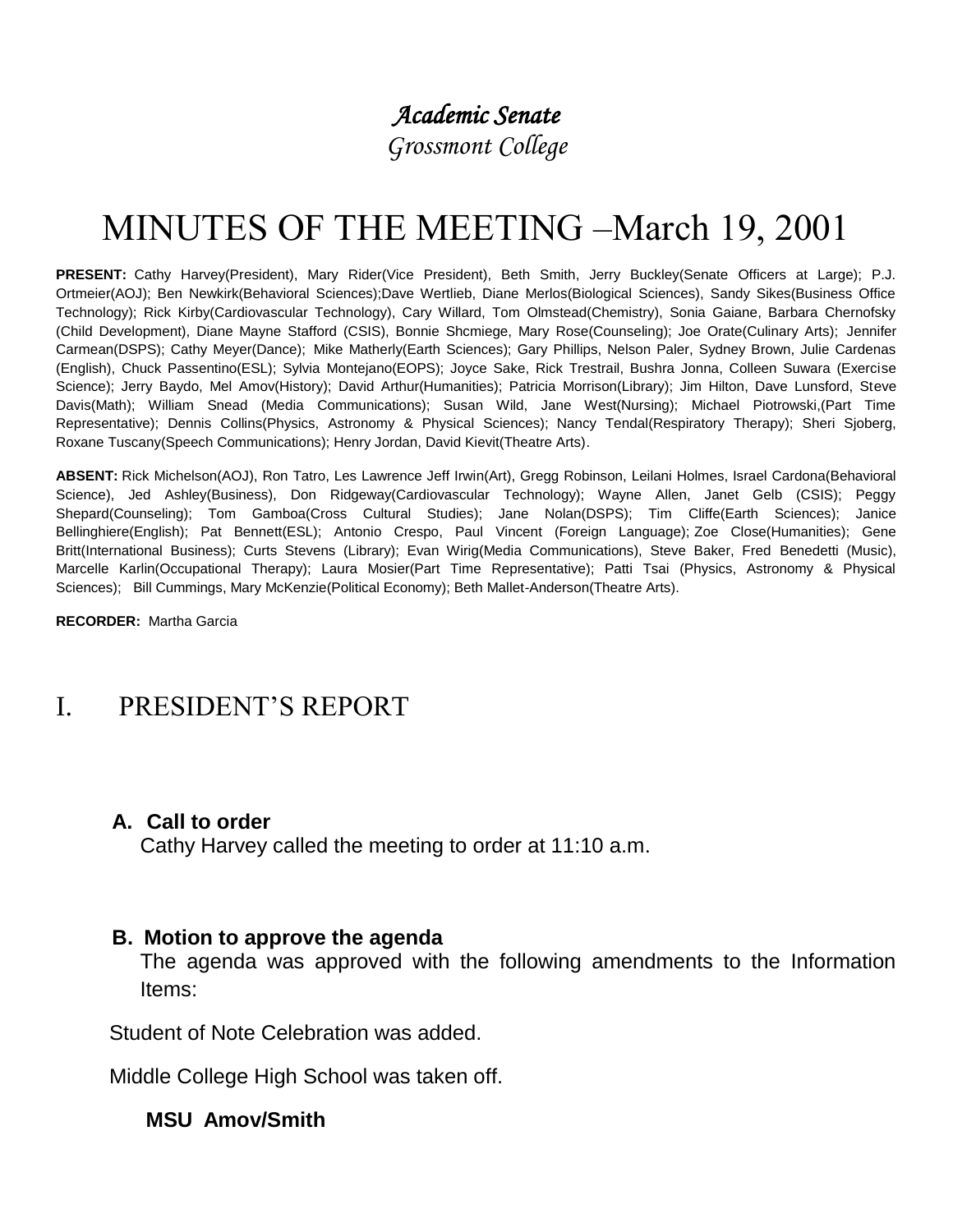#### **C. Motion to approve the minutes**

The March 5, 2001, Academic Senate minutes were approved as presented.

**MSU Wertlieb/Smith**

## D. **Committee Membership List**

Cathy Harvey explained that the Senate Officers Committee will explore keeping a list of all current members of all committees. She explained that the purpose would be for reference only and requested senator's feedback for the development of these lists. Ben Newkirk, a past Academic Senate President, indicated that it is the responsibility of the senate.

# **E. CATL/Professional Development Position**

Mary Rider reported the status of the CATL/Professional Development Position and encouraged senators to participate.

# **F. Student of Note Celebration**

Cathy informed senators of a "Student of Note" celebration that will take place on May 12, 2001. She explained that the purpose of the event is to recognize students who have overcome significant obstacles and have continued with their education to secure their degrees. During the ceremony, students of note will be recognized formally by the college.

# **II. INFORMATION ITEMS**

## **A. University Transfer Studies Degree (UTSD)**

Cathy Harvey reminded senators of the document presented at the last senate meeting stating that the Curriculum Committee is in charge of approving degrees and stressed that the Curriculum Committee is a standing committee of the Academic Senate. She gave background information and explained that on December 5, the Curriculum Committee approved the UTSD as originally presented. Because of some concerns from the Exercise Science and Wellness Department, the senate did not ratify the decision of the Curriculum Committee on March 5, and sent the UTSD back to the Curriculum Committee for reconsideration. The Curriculum Committee reviewed the UTSD on March 13 and approved it again in its original form.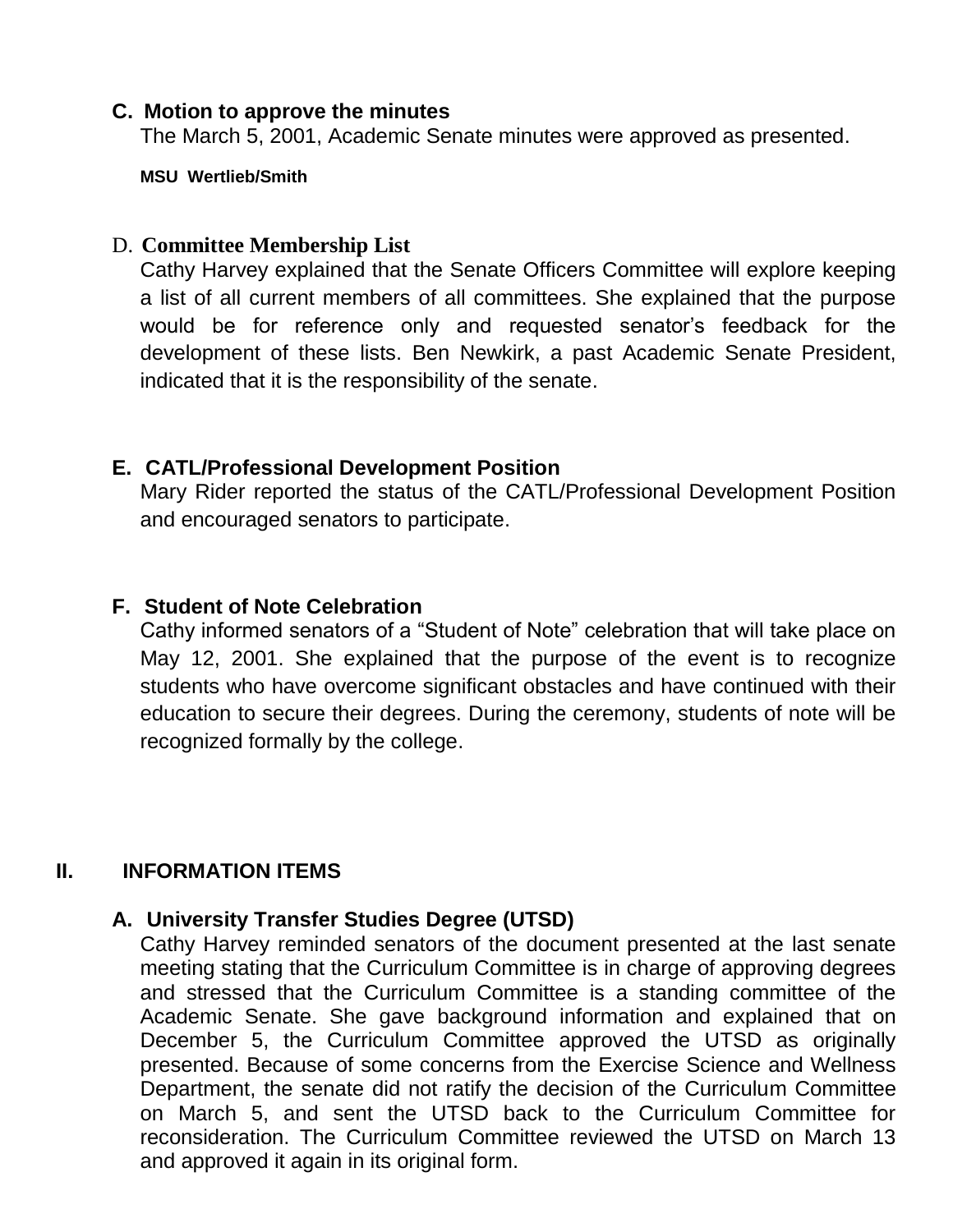Cathy asked senators to review a document attached to the agenda, which explains the Chancellor's perspective of the UTSD.

Cary Willard, Curriculum Committee Chair, opened discussion with a report of the UTSD status and explained that on March 13 the Curriculum Committee reevaluated the UTSD. The committee members listened to a presentation from the Exercise Science and Wellness Department, as well as a presentation given by Bonnie Schmiege and Bev Wight. She explained that after a large discussion with each of the proposals the members of the committee voted on the degree obtaining twelve votes in favor, three opposed, and two abstentions toward continuing with the UTSD in its original form.

Richard Farrell, President of the Associated Students of Grossmont College (ASGC) spoke to the senate on behalf of students and shared the students' major concerns. He explained that Grossmont College offers seventy-two degrees, which require Exercise Science and Wellness. He spoke in favor of the UTSD in its current form without an Exercise Science and Wellness requirement. He added that although many students transfer to universities where exercise science courses are not required, they still tend to take Exercise Science courses.

The ASGC President also informed senators that students who wish to transfer to another university are very interested in the UTSD. He added that other colleges in the region have this option available; therefore, without the UTSD, Grossmont College might fall behind in recruitment and enrollment.

Finally he expressed his interest in having the ASGC participating as much as possible, and encouraged senators to request ASGC representation for committees, subcommittees, or in situations like the current one.

Much discussion ensued amongst faculty and students focusing on both, philosophical and practical reasons to favor the inclusion or exclusion of Exercise Science and Wellness courses in the UTSD.

Cathy Harvey asked for senate's direction in terms of bringing a motion to the next senate meeting. Dave Wertlieb suggested that the Exercise Science and Wellness Department present a motion for senate's approval.

Cathy agreed and explained that the Senate Officers Committee will bring a motion from the Exercise Science and Wellness Department to the next Academic Senate meeting. The senate will have an opportunity to vote on a motion brought forward. She added that since the Constitution of the Grossmont College Academic Senate is silent regarding proxy votes, this type of voting will not be allowed.

## **B. Nominations Committee**

Jennifer Carmean Informed the senate that the Elections Committee is calling for nominations for the following positions:

One Vice President

Two Senate Officers at Large

One Adjunct Faculty Senate Officer